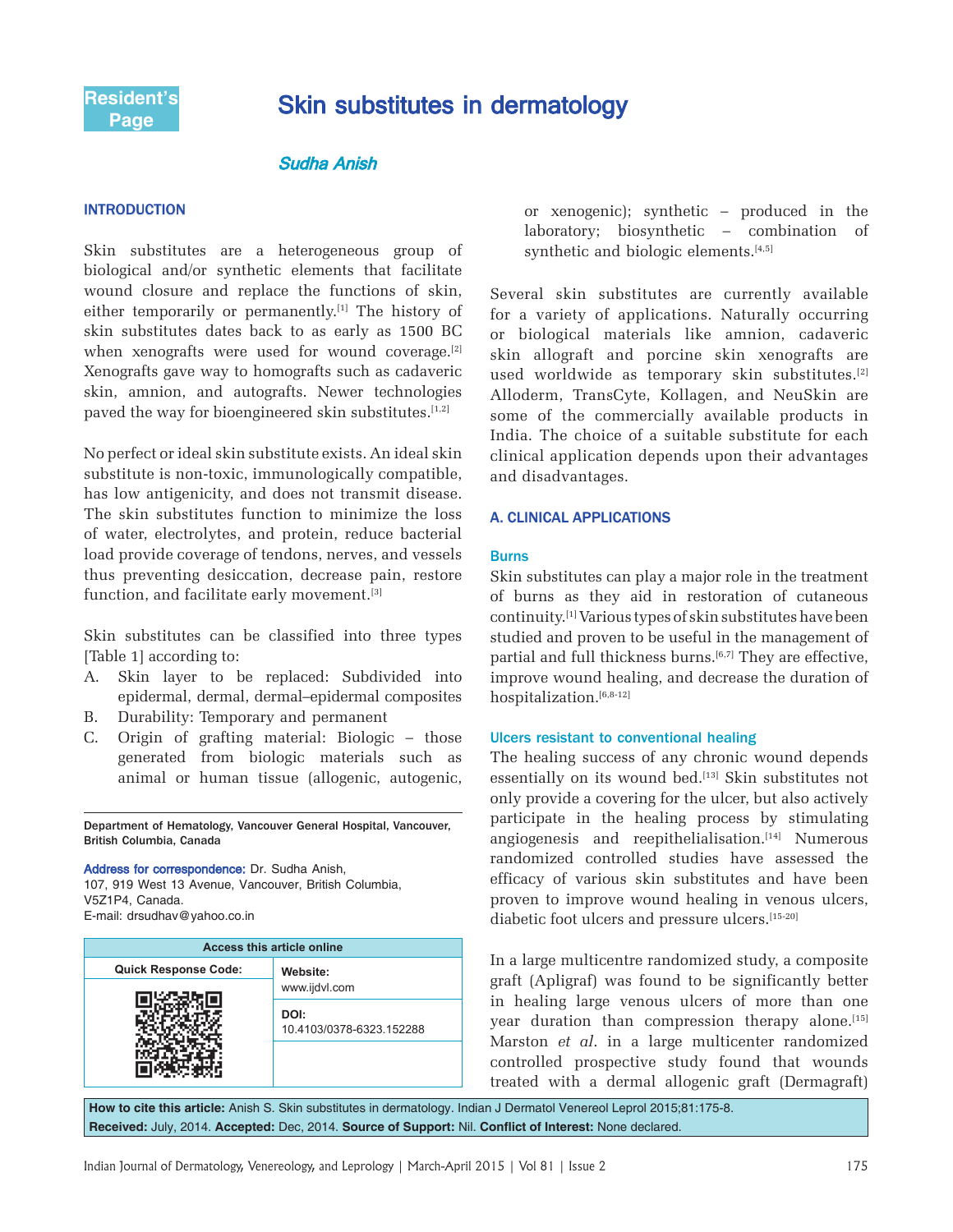| <b>Type</b><br>of skin<br>substitute | <b>Suggested mode of action</b>                                                                                                                                                          | <b>Examples</b><br>(commercial<br>names) | <b>Composition</b>                                                            | <b>Advantages</b>                                                                     | <b>Disadvantages</b>                                                                        |
|--------------------------------------|------------------------------------------------------------------------------------------------------------------------------------------------------------------------------------------|------------------------------------------|-------------------------------------------------------------------------------|---------------------------------------------------------------------------------------|---------------------------------------------------------------------------------------------|
| Epidermal,<br>Allogenic              | Grafted keratinocytes from donor<br>skin stimulate host growth factors<br>and promote wound healing                                                                                      | Celaderm                                 | Keratinocyte sheets from<br>foreskin                                          | Readily available,<br>no biopsy needed                                                | Temporary,<br>superficial coverage,<br>poor aesthetic result                                |
| Epidermal,<br>autologous             | Cultured keratinocytes from<br>patient's own skin transplanted<br>onto the wound bed multiply and<br>re-epithelialise                                                                    | Epicel                                   | Cultured keratinocytes on<br>petrolatum gauze                                 | High rate of graft<br>take, little or no<br>rejection, wide and<br>permanent coverage | Fragile, poor<br>cosmesis, time<br>consuming, high<br>production cost                       |
|                                      |                                                                                                                                                                                          | Laser skin                               | Cultured keratinocytes on a<br>matrix of hyaluronic acid ester                |                                                                                       |                                                                                             |
| Dermal,<br>xenogenic                 | The matrix provides structural<br>support for growth of new<br>tissue and vasculature. Proteins<br>promote wound healing                                                                 | <b>Biobrane</b>                          | Porcine collagen on silicone/<br>nylon mesh                                   | Ready availability,<br>minimal exudate<br>formation. less<br>wound pain               | Possible bovine<br>allergy, may<br>need multiple<br>applications, higher<br>infection rates |
|                                      |                                                                                                                                                                                          | Integra                                  | Bovine tendon collagen and<br>shark chondroitin on silicone<br>membrane       |                                                                                       |                                                                                             |
|                                      |                                                                                                                                                                                          | Oasis                                    | Porcine intestinal collagen<br>and extracellular matrix                       |                                                                                       |                                                                                             |
|                                      |                                                                                                                                                                                          | Permacol                                 | Porcine dermis                                                                |                                                                                       |                                                                                             |
| Dermal,<br>allogenic                 | Act as scaffold for cellular and<br>vascular growth into the wound<br>bed and allow secondary tissue<br>regeneration. Proteins of the<br>extracellular matrix stimulate<br>wound healing | Alloderm                                 | Human cadaveric<br>decellularised dermis                                      | Immunologically<br>inert, immediately<br>available, easy to<br>remove, low pain       | Risk of transmission<br>of human<br>pathogens, need<br>multiple applications                |
|                                      |                                                                                                                                                                                          | TransCyte                                | Neonatal fibroblasts grown on<br>nylon mesh                                   |                                                                                       |                                                                                             |
|                                      |                                                                                                                                                                                          | Dermagraft                               | Neonatal fibroblasts grown<br>on bioabsorbable polygalactin<br>mesh           |                                                                                       |                                                                                             |
|                                      |                                                                                                                                                                                          | FlexHD                                   | Human cadaveric dermis                                                        |                                                                                       |                                                                                             |
| Composite                            | Combination of bovine and<br>human elements provides near<br>normal skin architecture and<br>improves wound healing                                                                      | Apligraf                                 | Bovine collagen, allogenic<br>human keratinocytes and<br>fibroblasts          | Readily available,<br>favorable cosmetic<br>results                                   | Risk of rejection,<br>low infection risk                                                    |
|                                      |                                                                                                                                                                                          | Gammagraft                               | Human skin allograft                                                          |                                                                                       |                                                                                             |
|                                      |                                                                                                                                                                                          | Mediskin                                 | Porcine xenograft                                                             |                                                                                       |                                                                                             |
|                                      |                                                                                                                                                                                          | Orcel                                    | Allogenic human fibroblasts<br>and keratinocytes on bovine<br>collagen matrix |                                                                                       |                                                                                             |

healed significantly faster than conventionally treated wounds.[17] In a study on 23 patients, Brem *et al*. found that 13 of the 21 pressure ulcers treated with a composite graft (Apligraf) healed in a mean time of 29 days.[20]

# Cutaneous repair following surgery for skin cancer

Many studies report the usefulness of skin substitutes in repair of wounds following excision of cutaneous malignancies.[21,22]

## Dermatologic conditions

#### *Pyoderma gangrenosum*

The etiology of the condition is still unclear. Conventional treatment includes corticosteroids and immunosuppressants. Treatment with cultured human skin equivalent (Graftskin) in a 26-year-old female showed 30–40% wound closure rate in the first 2 weeks, with complete reepithelialisation at the end of 6 weeks.[23] There have also been case reports with other skin substitutes, showing favorable responses in pyoderma gangrenosum.[24-28] However, controlled studies are required to confirm these observations.

#### Vitiligo

Vitiligo is a common depigmenting disorder with limited therapeutic possibilities. Therapeutic use of cultured epidermis and melanocytes has been promising in the treatment of vitiligo.[29] Andreassi *et al*. grafted autologous keratinocyte cultures in 11 vitiligo patients and demonstrated progressive improvement in the condition at 3, 6, 12, and 18 months achieving 90–100% repigmentation in 6 of them.[30] Other researchers have used melanocyte cultures with satisfactory results.[31,32]

## Other skin disorders

Skin substitutes have also been applied successfully in healing of wounds in cases of epidermolysis bullosa,<sup>[33]</sup> aplasia cutis,<sup>[34]</sup> harlequin ichthyosis,<sup>[35]</sup>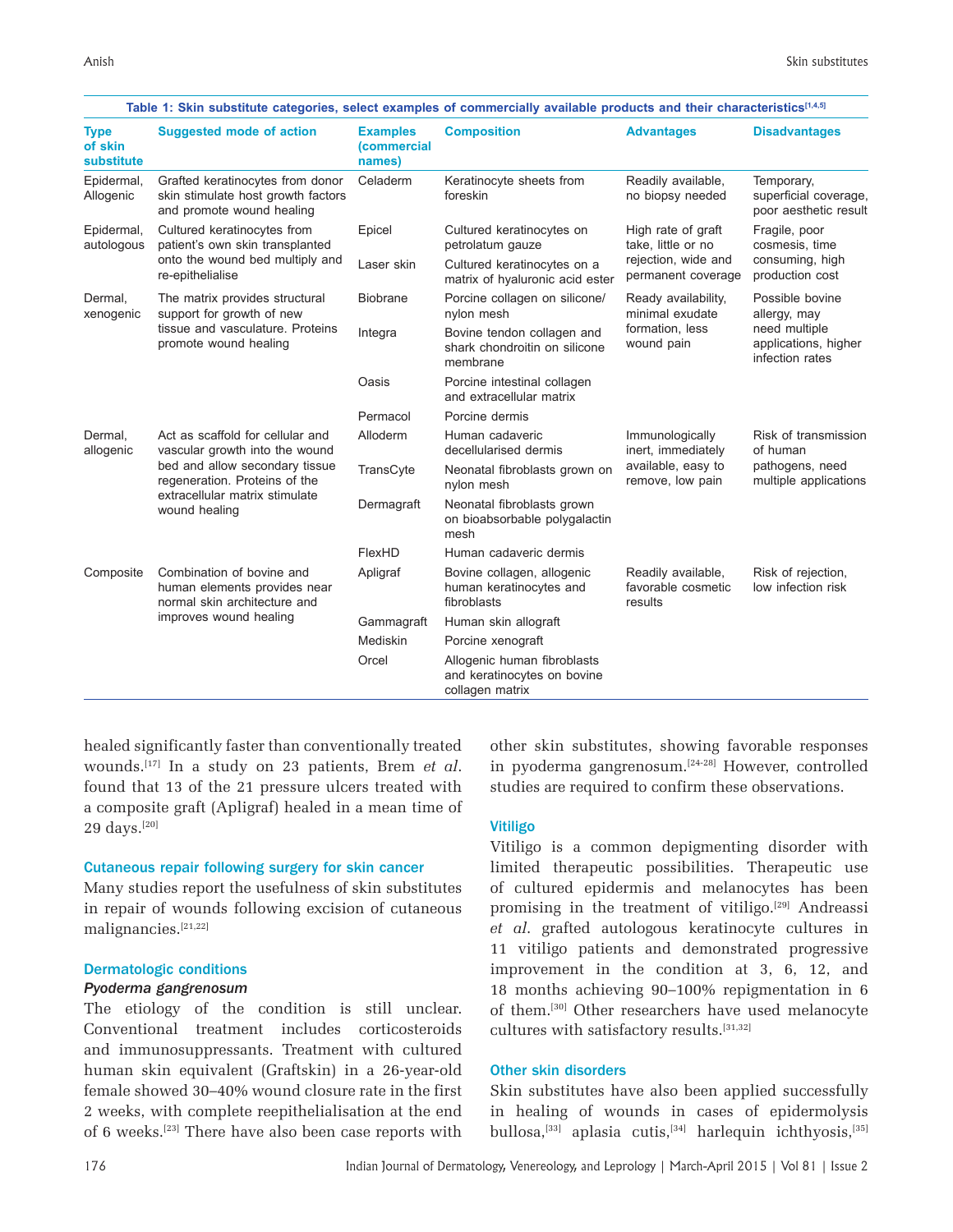ulcerative sarcoidosis,[36] necrobiosis lipoidica,[37] and bullous morphea.[38]

# **B. LABORATORY APPLICATIONS**

Tissue engineered skin has been found useful in research studies involving various skin diseases. Reconstructed skin models have augmented research analysis involving the cellular and immunological elements of psoriasis, the study of skin pigmentation, skin melanoma, wound healing and allergens with greater flexibility, increased convenience, good reproducibility, and reduced costs.[39-42] Genetic modification of cultured skin grafts can act as vehicles for cutaneous gene therapy in conditions such as epidermolysis bullosa<sup>[43]</sup> and Netherton syndrome.<sup>[44]</sup>

## **CHALLENGES**

Despite the favorable results, skin substitutes cannot replace all the native functions of skin as the currently available ones contain at most only two skin components, thus influencing engraftment, aesthetic, and functional outcome. Wound bed preparation is a major challenge in case of skin substitutes requiring revascularization. Inadequate angiogenesis can lead to rejection of the skin substitute. It is also most vulnerable to infection at this stage. Hypopigmentation or uneven distribution of pigmentation may occur, either due to the absence of melanocytes or melanocyte retention. Compared with normal skin tissue, scars that develop at the margins of skin substitutes are less resistant to mechanical tension and have poorer function and aesthetic qualities. Transmission of infection is a major concern involving skin substitutes though meticulous precautions are taken during all stages of their preparation.<sup>[13,45]</sup>

# **CONCLUSION**

The development of a multitude of skin substitutes has expanded the options for dermatologic surgeons when treating complex wounds. Familiarity with their components, uses, strengths, and disadvantages could facilitate the appropriate use of these products for dermatologic conditions.

#### **REFERENCES**

- 1. Shores JT, Gabriel A, Gupta S. Skin substitutes and alternatives: A review. Adv Skin Wound Care 2007;20:493-508.
- 2. Halim AS, Khoo TL, Mohd. Yussof SJ. Biologic and synthetic

skin substitutes: An overview. Indian J Plast Surg 2010;43:S23-8.

- 3. Wood BC. Skin grafts. Emedicine article (last updated on 2013 May 3). Available from: http://emedicine.medscape.com/ article/1295109-overview. [Last accessed on 2014 June 25].
- 4. Ferreira MC, Paggiaro AO, Isaac C, Neto NT, Santos GB. Skin substitutes: Current concepts and a new classification system. Rev Bras Cir Plast 2011;26:696-702.
- 5. Cronin H, Goldstein G. Biologic skin substitutes and their applications in dermatology. Dermatol Surg 2013;39:30-4.
- 6. Supp DM, Boyce ST. Engineered skin substitutes: Practices and potentials. Clin Dermatol 2005;23:403-12.
- 7. Pham C, Greenwood J, Cleland H, Woodruff P, Maddern G. Bioengineered skin substitutes for the management of burns: A systematic review. Burns 2007;33:946-57.
- 8. Shakespeare PG. The role of skin substitutes in the treatment of burn injuries. Clin Dermatol 2005;23:413-8.
- 9. Hartford CE, Wang XW, Peterson VM, Rodgers CM, Ketch LL. Healing characteristics of expanded autografts on wound covered with homograft and biobrane temporary wound dressing. J Burn Care Rehabil 1989;10:476-80.
- 10. Waymack P, Duff RG, Sabolinski M. The effect of a tissue engineered bilayered living skin analogue, over meshed split-thickness autografts on the healing of excised burn wounds. The Apligraf Burn Study Group. Burns 2000;26:609-19.
- 11. Burd A, Chiu T. Allogenic skin in the treatment of burns. Clin Dermatol 2005;23:376-87.
- 12. Lal S, Barrow RE, Wolf SE, Chinkes DL, Hart DW, Heggers JP, *et al*. Biobrane improves wound healing in burned children without increased risk of infection. Shock 2000;14:314-9.
- 13. Greaves NS, Iqbal SA, Baguneid M, Bayat A. The role of skin substitutes in the management of chronic cutaneous wounds. Wound Rep Reg 2013;21:194-210.
- 14. Han G. State- of- the- art wound healing: Skin substitutes for chronic wounds. Cutis 2014;93:E13-6.
- 15. Falanga V, Margolis D, Alvarez O, Auletta M, Maggiacomo F, Altman M, *et al*. Rapid healing of venous ulcers and lack of clinical rejection with an allogenic cultured human skin equivalent. Human skin Equivalent Investigators Group. Arch Dermatol 1998;134:293-300.
- 16. Edmonds M. European and Australian Apligraf Diabetic Foot ulcer Study Group. Apligraf in the treatment of neuropathic diabetic foot ulcers. Int J Low Extrem Wounds 2009;8:11-8.
- 17. Marston WA, Hanft J, Norwood P, Pollack R. The efficacy and safety of Dermagraft in improving the healing of chronic diabetic foot ulcers: Results of a prospective randomised trial. Diabetes Care 2003;26:1701-5.
- 18. Romanelli M, Dini V, Bertone MS. Randomised comparison of OASIS wound matrix versus moist wound dressing in the treatment of difficult-to-heal wounds of mixed arterial/venous etiology. Adv Skin Wound Care 2010;23:34-8.
- 19. Gibbs S, Van den Hoogenband HM, Kirtschig G, Richters CD, Spiekstra SW, Breetveld M, *et al*. Autologous full thickness skin substitute for healing chronic wounds. Br J Dermatol 2006;155:267-74.
- 20. Brem H, Balledux J, Bloom T, Kerstein MD, Hollier L. Healing of diabetic foot ulcers and pressure ulcers with human skin equivalent: A new paradigm in wound healing. Arch Surg 2000;135:627-34.
- 21. Gohari S, Gambla C, Healey M, Spaulding G, Gordon KB, Swan J, *et al*. Evaluation of tissue- engineered skin (human skin substitute) and secondary intention healing in the treatment of full thickness wounds after Mohs micrographic or excisional surgery. Dermatol Surg 2002;28:1107-14.
- 22. Gath HJ, Hell B, Zarrinbal R, Bier J, Raguse JD. Regeneration of intraoral defects after tumour resection with a bioengineered human dermal replacement (Dermagraft). Plast Reconstruct Surg 2002;109:889-93.
- 23. De Imus G, Golomb C, Wilkel C, Tsoukas M, Nowak M, Falanga V. Accelerated healing of pyoderma gangrenosum treated with bioengineered skin and concomitant immunosuppression.